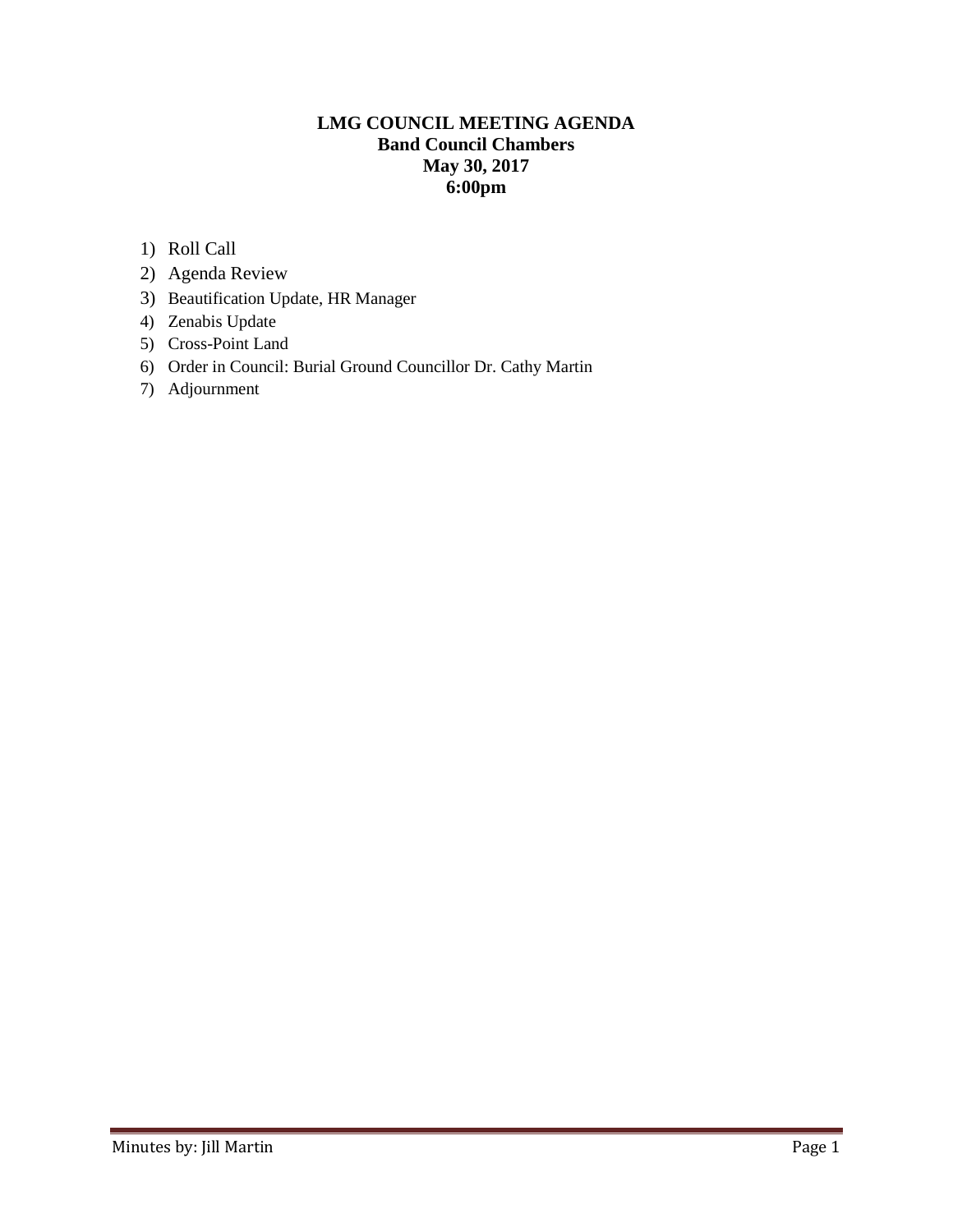### **1. Roll Call**

### **LMG COUNCIL ATTENDEES:**

Chief Darcy Gray Councillor Sky Metallic Councillor Lorna Sook Councillor Gordon Isaac Councillor Dr. Cathy Martin Councillor Sheila Swasson Councillor John Murvin Vicaire Councillor Wendell Metallic Councillor Kevin Methot (Late) Councillor Calvin Barnaby Councillor Chris Wysote Councillor Annette Barnaby

#### **Absent:**

Councillor Lloyd Alcon

#### **2. Adoption of the Agenda**

A motion was made to accept the agenda with the following added agenda items:

Elders Concerns NAIG Athletes

 Moved: Councillor Gordon Isaac Jr. Second: Councillor Chris Wysote Passed

#### **3. Order in Council: Burial Grounds**

Council made a motion to approve the Order in Council for the Burial Ground.

Moved: Councillor Dr. Cathy Martin Second: Councillor Wendell Chris Wysote Passed